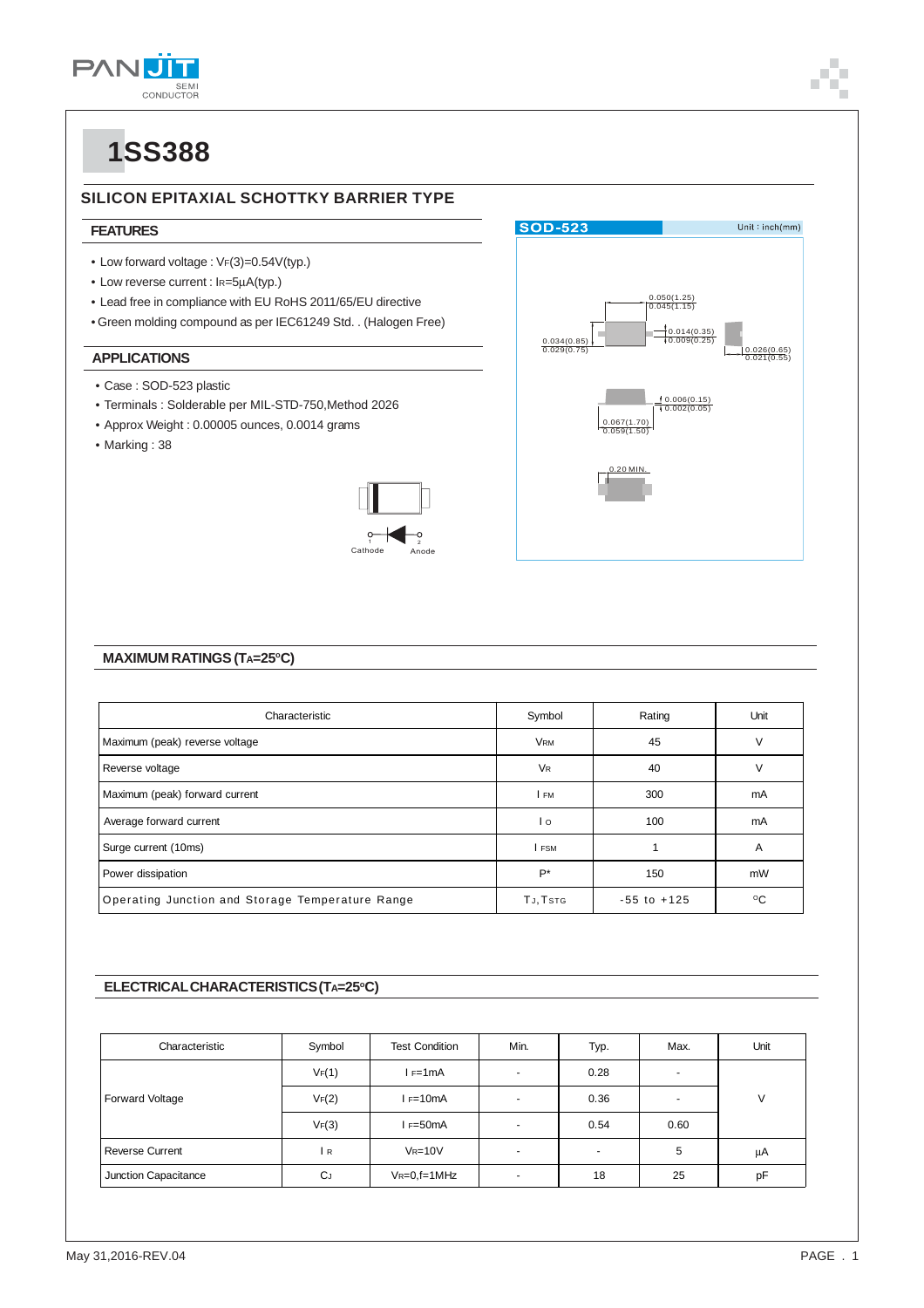

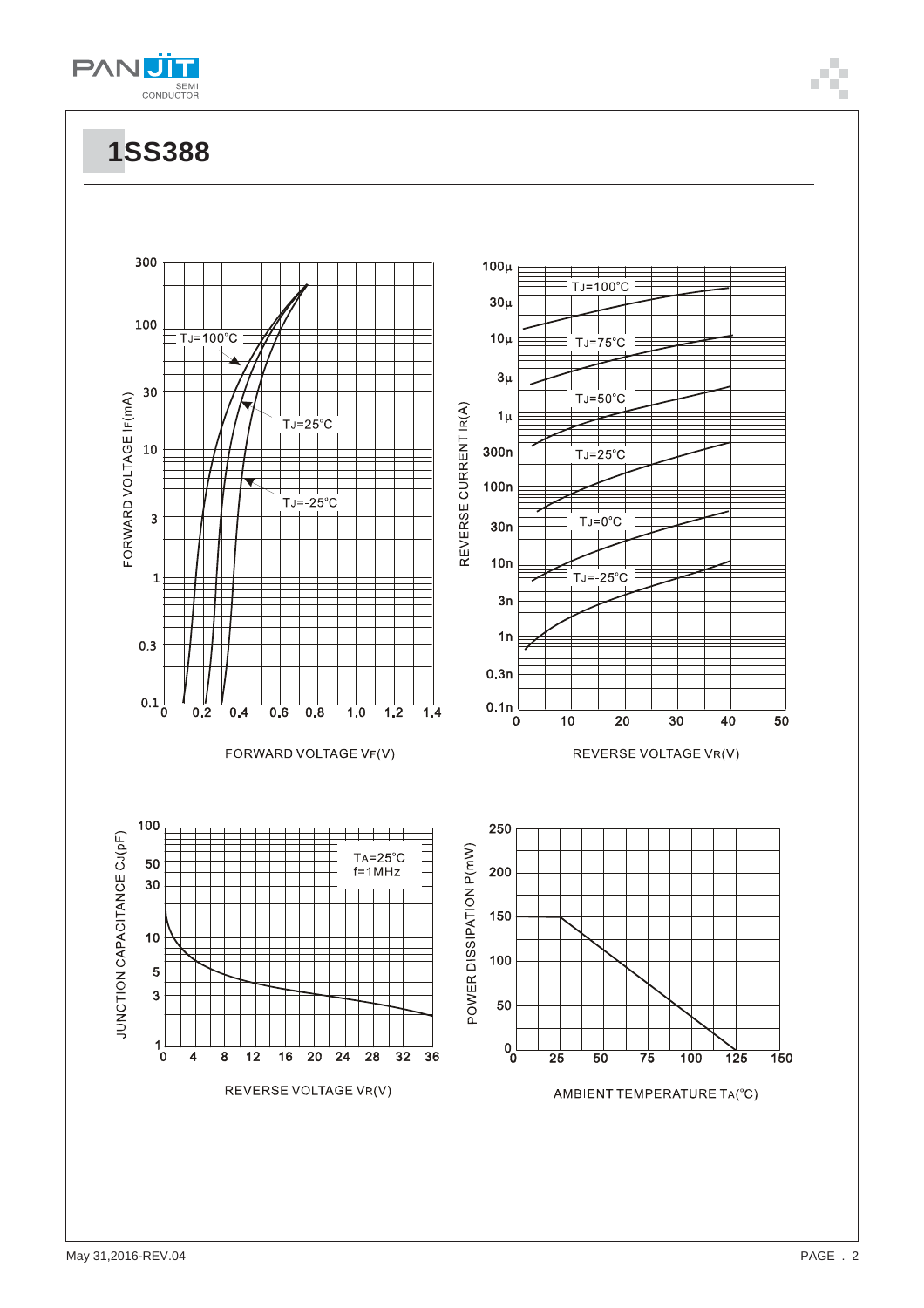



#### **ORDER INFORMATION**

• Packing information

 T/R - 12K per 13" plastic Reel T/R - 5K per 7" plastic Reel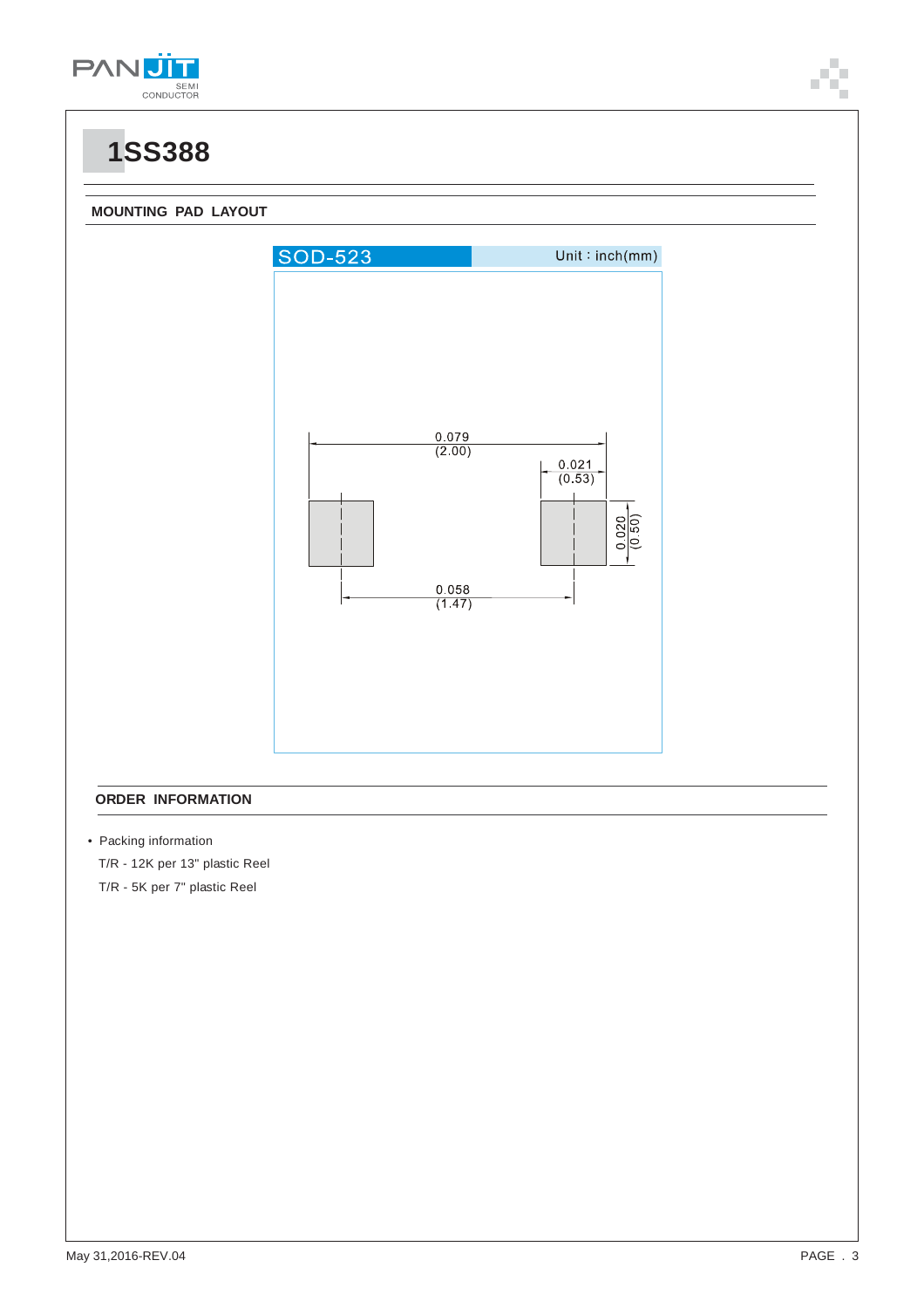

### **Part No\_packing code\_Version**

1SS388\_R1\_00001 1SS388\_R2\_00001

### **For example :**

**RB500V-40\_R2\_00001**

**Part No.**

Ľ. **Serial number**

**Version code means HF**

- **Packing size code means 13"**
- **Packing type means T/R**

| <b>Packing Code XX</b>                         |                      |                                            | <b>Version Code XXXXX</b> |                                                      |          |                                       |
|------------------------------------------------|----------------------|--------------------------------------------|---------------------------|------------------------------------------------------|----------|---------------------------------------|
| <b>Packing type</b>                            | 1 <sup>st</sup> Code | <b>Packing size code</b>                   |                           | 2 <sup>nd</sup> Code HF or RoHS 1 <sup>st</sup> Code |          | 2 <sup>nd</sup> ~5 <sup>th</sup> Code |
| <b>Tape and Ammunition Box</b><br>(T/B)        | A                    | N/A                                        | $\bf{0}$                  | HF                                                   | $\bf{0}$ | serial number                         |
| <b>Tape and Reel</b><br>(T/R)                  | R                    | 7"                                         |                           | <b>RoHS</b>                                          | 1        | serial number                         |
| <b>Bulk Packing</b><br>(B/P)                   | В                    | 13"                                        | $\overline{2}$            |                                                      |          |                                       |
| <b>Tube Packing</b><br>(T/P)                   |                      | 26mm                                       | X                         |                                                      |          |                                       |
| <b>Tape and Reel (Right Oriented)</b><br>(TRR) | S                    | 52mm                                       | γ                         |                                                      |          |                                       |
| <b>Tape and Reel (Left Oriented)</b><br>(TRL)  |                      | <b>PANASERT T/B CATHODE UP</b><br>(PBCU)   | U                         |                                                      |          |                                       |
| <b>FORMING</b>                                 | F                    | <b>PANASERT T/B CATHODE DOWN</b><br>(PBCD) | n                         |                                                      |          |                                       |